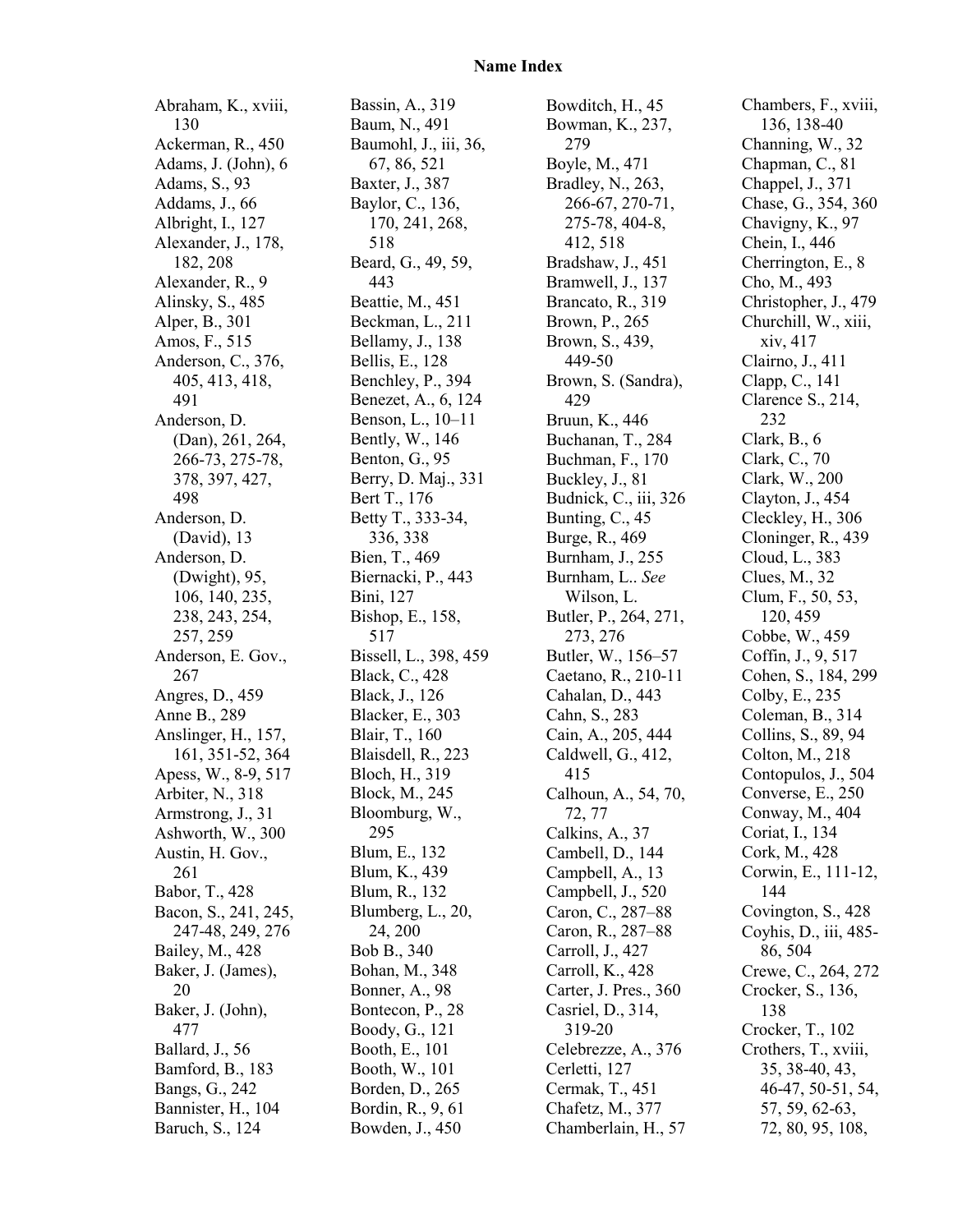120, 148 -49, 443, 459, 469 Cunningham, E., 111 -12, 144 Curtis, N., 22 Curtis, R., 82 Curtiss, J., 50 3 Cutten, G., 56, 104 Cy M., 340, 341 Czarniecki, J., 49 1 Dai, B., 162 Daley, D., 471 Dana, C., 50 Daniels, W., 7 Danny C., 330 –37, 47 0 Darwin, C., 120 David M., 246 Davidoff, E., 295 Davidson, L., 42 8 Davies, D., 444 Day, A., 38, 51 -53, 57, 63 -65 De Leon, G., 323, 326, 427, 46 7 Dean L., 224 Dederich, C., 300, 313 -19, 322 -23, 47 0 Deitch, D., 316, 318 -20, 325, 427, 519 Delaney, G., 286 Delaney, T., 286 Delizzia, J., 348 DeLuca, A., 44 5 Demsky, S., 502 Dennis, M., iii, 42 8, 43 3, 46 5, 472, 499 Des Jarlais, 363 Dick J., 38 6 DiClemente, C., 428, 44 0 Dimond, E., 332, 348 Dix, D., 242, 244 Doane, C., 162 Doc M., 201 Doc N., 201, 327 Dodge, D., 48, 51 - 52, 63 Dole, V., 353 - 5 4, 358, 360 -62, 365 -66, 519

Doner, T., 60 Donovan, B., 49 1 Dorchester, D., 29 Doris C., 336 Dorothy S., 336 Dowling, E. Fath, 173, 182, 184 - 85, 515 Drew, J., 28 Driver, J., 45 2 Dromard, 126 Duffy, C., 179 Dugdale, R., 120 Dukakis, K., 45 4 Dunn, J., 291 DuPont, R., iii, 354, 359, 37 8 -79, 50 1 Durfee, C., 141 –42, 302 Earl S., 246 Earl T., 181 Easter, D., 452 Ebby T., 170-72 Eddy, N. (Nathan), 167 Eddy, N. (Norman), 309 Edna McD., 220 Edwards, J., 7, 13 Efron, V., 237, 239 Egan, D. Fath., 331 - 32, 348, 49 2 Eisenhower, D., 305 El Hajj Malik el Shabazz. *See* Malcom X Ellis, A., 48 0 Ellison, J., 205 Emerson, L., 348 Emerson, R., 313 Endore, G., 314, 318 Erlenmeyer, F., 147, 470, 518 Ethel M., 206 Evans, A., 428, 483, 49 8 Evans, L., 103, 492, 503 Evans, M., 103, 492, 50 3 Evelyn, 126 Fahey, D., 24 Farrakhan, L., 312

Father M., 263 Feldman, D., 295 Fifer, J., 69 Filstead, W., 404, 411, 41 7 Fingarette, H., 40 0 Finney, J., 428 Firestone, L., 39 5 Fisch, J., 28 Fitz M., 222 Flaherty, M., 428 Fleishman, B., 318 Fleming, R., 106, 110, 279 Flexner, A., 277 Florence R., 206 Flynn, J., 302 Folkes, D., 382, 40 4 Folsom, E. (Sister Francis), 225 Ford, B., 395–96, 45 4, 47 5, 50 2 Ford, Pres., 395 Ford, S., 395 Fort, J., 167 Fosdick, H., 182 Fox, R., 245, 252, 296 -97, 299, 392 Fox, V., 287 France, Sen., 152 Franco, C., 246 Frank C., 336 Franklin, B., 6 Frawley, P., 145 Fred E., 266, 267 Freedman, A., 307 Freeman, 354 Freeman, W., 128 Freud, S., 130 -31, 134, 147 -48 Freudenberger, H., 427 Friedemann, K., 491 Fromm, E., 450 Futterman, S., 282 Gale, J., 16 Gallavardin, 126 Galton, F., 120 Gardner, A., 98, 104 Gardner, Y., 243, 251, 254 Gavin, B.. *See* Ignatia, Sis.

George B., 220 George M., 333 -34 Gerstein, J., 480 Giesbrecht, N., 279 Gilbert, D., 254 Gildersleeve, D., 348 Ginter, W., 502 Gitlow, S., 44 6 Glaser, F., 320 Glud, E., 296 Goddard, H., 120 Godley, M., iii, 428, 499 Godley, S., iii, 428, 499 Gold, M., 44 6 Goldberg, W., 49 3 Golden, T. Sist., 404, 41 4 Goldstein, A., 439 Goodwin, D., 439 Gordon, A., 510 Gordon, C., 45 2 Gordon, J., 471 Gorski, T., 471 Gough, J., 16 –19, 200, 203, 51 8 Gowdy, P., 76 Graham -Mulhall, S., 152, 154 -56 Gravits, H., 450 Gray, M., 110, 282 Green, W., 509 Greenberg, L., 239, 257 Greenblatt, M., 12 8 Greg P., 342, 345 Grehl, P., 491 Grimm, G., 261, 269, 272, 275 - 76, 278 Griswold, W., 242 Grob, G., 46 Gross, M., 239 Guilda K., 336 Gusfield, J., 52 3 Guttman, E., 298 Haag, H., 236 Hadley, S., 100 Hagan, E., 287, 37 6 Hagen, R., iii Haggard, H., 235, 237, 239, 249, 256, 259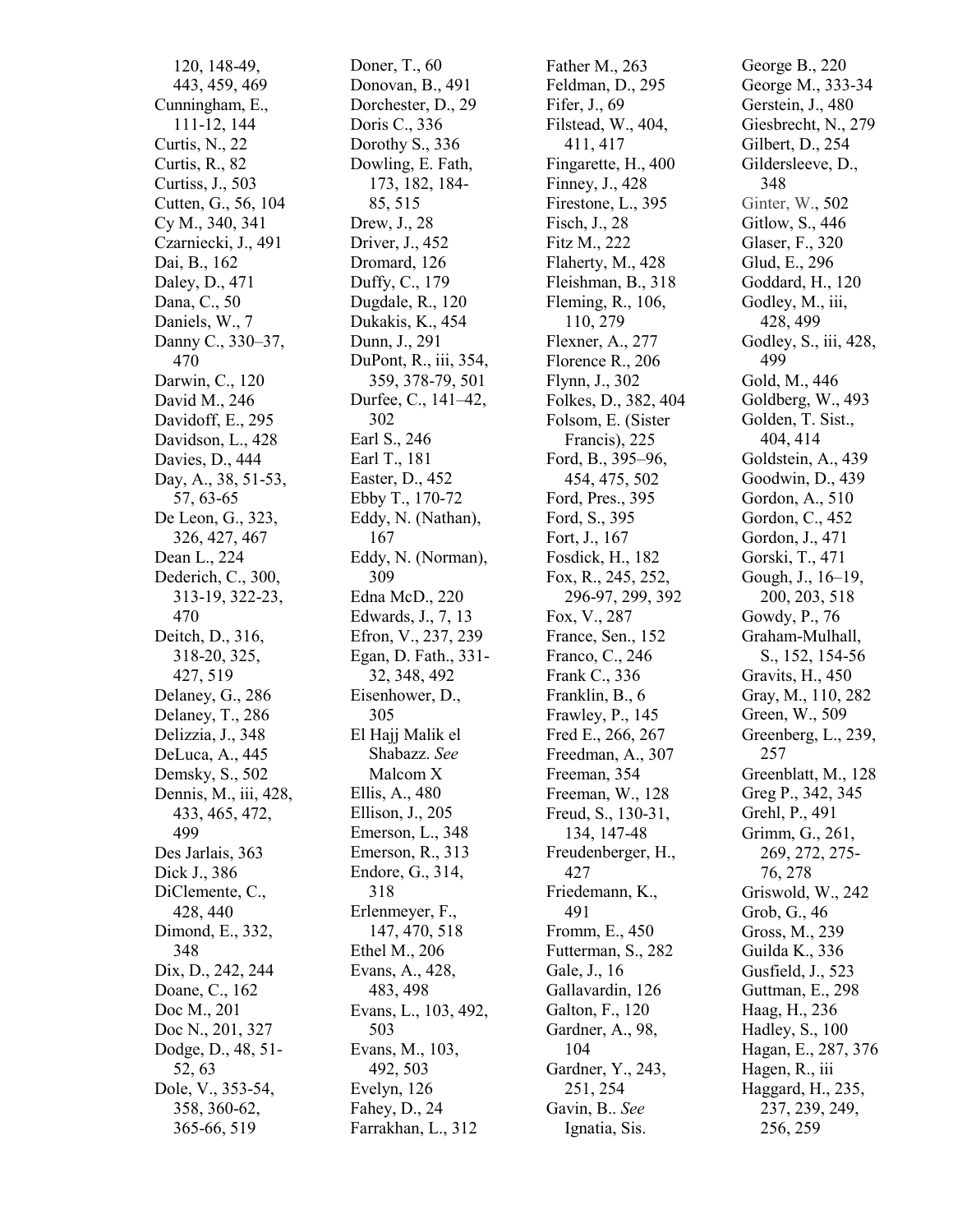Hald, J., 296 Hall, H., 41 Hall, L., 59 Halpin, J., 69 Halstead, W., 147 Hammer, A., 182, 221 Handsome Lake, 9, 517 Hank P., 222 Hanson, J., 49 1 Harbaugh, L., 225 Hare, F., 445 Hargreaves, F., 69, 79, 82, 524 Harris, R., 47 Harry N., 220 Hawkins, J., 16 –19, 200, 203, 51 8 Hayes, J., 491 Hazard, R., 170 –71 Hazel B., 208 Heckman, A., 264 Henderson, H., 28 6 Henderson, R., 247 Henderson, Y., 239 Hennessy, K., 404 Henrietta S., 289 Hewitt, C., 261 Hill, T., 298, 428 Himmelsbach, C., 167 Hirsch, J., 250 Hoffer, A., 184, 293, 298 -300 Hoffman, E., 160 Hofmann, A., 298 Holloway, W., 44 4 Holmes, T., 302 Horney, K., 450 Horvath, T., 428, 480 Houston S., 327 -28, 330, 333, 336 Howard, C., 51 5 Hser, Y., 428 Hubbard, D., 156, 158 Hudson, H., 210 Hughes, H., 26, 37 7 - 7 8, 40 2 -3, 470, 51 3 Hughes, J., 43 8 Hughes, P., 167, 371

Hull, C., 66 Humphreys, K., 210, 42 8, 47 3 Hurdam, H., 515 Huss, M., xvii, xviii, 32, 126 Hutt, P., 379, 45 2 Ide, J., 491 Ignatia, Sis., 182, 186, 188, 217 - 19, 225, 271, 51 5 Ina T., 286 Isbell, H., 167, 372 Ives, C., 37 Jack P., 334 - 3 5, 336, 341 Jackson, C., 180 Jackson, J., 282 Jacobson, E., 137 Jacobson, R., 44 6 Jaffe, J., 167, 354, 359, 363, 368, 371, 378, 50 1 James, W., 105 –6, 172, 176, 187, 299 Jason, L., 42 8, 489, 490 Jefferson, T., 6 Jellinek, E., xviii, 20, 43, 207, 224, 235, 237 -40, 242 -43, 246, 252, 259 -60, 279 -81, 40 6 Jenks, R., 309 Jewitt, C., 64 Jim M., 40 4 – 10, 412 Jim S., 209 Jimmy F., 209 Jimmy K., 335 –43, 345, 348, 47 0 Johnny S., 286 Johnson, 60, 120 Johnson, B., 250, 254 Johnson, G., 322, 325 Johnson, L. Pres., 37 4, 37 6, 45 2 Johnson, V., 393, 440, 46 4 Jolliffe, N., 236 -37, 245, 293

Jones, K., 45 4 Joseph, H., 363, 501 Judd, C., 69, 82 Jung, C., 170, 172, 187 Kah -ge -ga -gah bowh, 9, 51 7 Kain, 142 Kalb, M., 38 8 Kaminer, Y., 45 6 Kandall, S., 362 Kane, H., 38, 50, 54 -55, 95, 44 6 Kane, M., 382 Kantor, D., 303 Kantorovich, N., 142 Karpman, B., 133 Kaskutas, L., 47 8 Kasl, C., 428 Kaye M., 206 Keeley, L., 68 –86, 115, 469 Keller, J., 269, 271 - 2, 276 -78, 40 4 - 6, 412-13 Keller, M., iii, xix, 236 -37, 239, 257 Kellogg, J., 124 -25, 127, 469 Kellogg, S., 4 4 8 Kelly, J., 78 Kelly, J.F., 428 Kemp, J., 101 Kemper, J. Jr., 38 2 - 8 3, 39 8 Kempis, T., 218 Kendall, J. Sen., 249 Kennedy, J. Pres., 351, 37 4 - 7 5 Kenney, J., 72 Kern, M., 428 Kerr, N., 49, 51, 60 - 61 Kerwin, J., 264 Kesey, K., 127 Khuri, 354 Kiefer, N., 38 3 Kirk, T., 428, 483, 498 Kirkpatrick, J., 477 –79 Kishline, A., 445,

481 Kitterer, 220 Kleber, H., iii, 167, 354, 367, 498, 501 Knight, R., 132, 306 Knott, W., 28 Kobayashi, R., 489 Kolb, L., 162, 164, 167, 245, 352 Koller, K., 148 Korsakoff, S., 32 Kosterlitz, H., 438 Kramer, J., iii, 350 Kraushaar, B., 491 Kreek, M.J., 167, 353 -54, 358, 501 Krystal, H., 388 Kuleta, M., 491 Kurtz, E., iii, xiv, 169, 191, 193, 196, 198, 212, 258, 476, 51 6 Kurtz, L., 228 Laitman, L., 491 Lambert, A., 116 - 18, 150, 469 Laudet, A., 428 Laundergan, J., 211 LaVern, A., 300 Laverty, S., 144 Law, R., 65 Lawry, J., 163 Leake, S., 140 Leck, K., 404, 41 3 Lelia M., 206 Lemere, F., 142 -44, 443 - 4 4 Lender, M., iii, 61 Leshner, A., 43 8 Leuba, J., 104 Levine, H., iii, 204 Lewin, L., 161 Lewis, D., 498 Lewis, V., 449 Lightner, C., 45 4 Lilly, R., 263 Lincoln, A., 13, 15, 28 Linder, C., 151 -52, 352 Lindesmith, A., iii, 352 Lindlahr, H., 122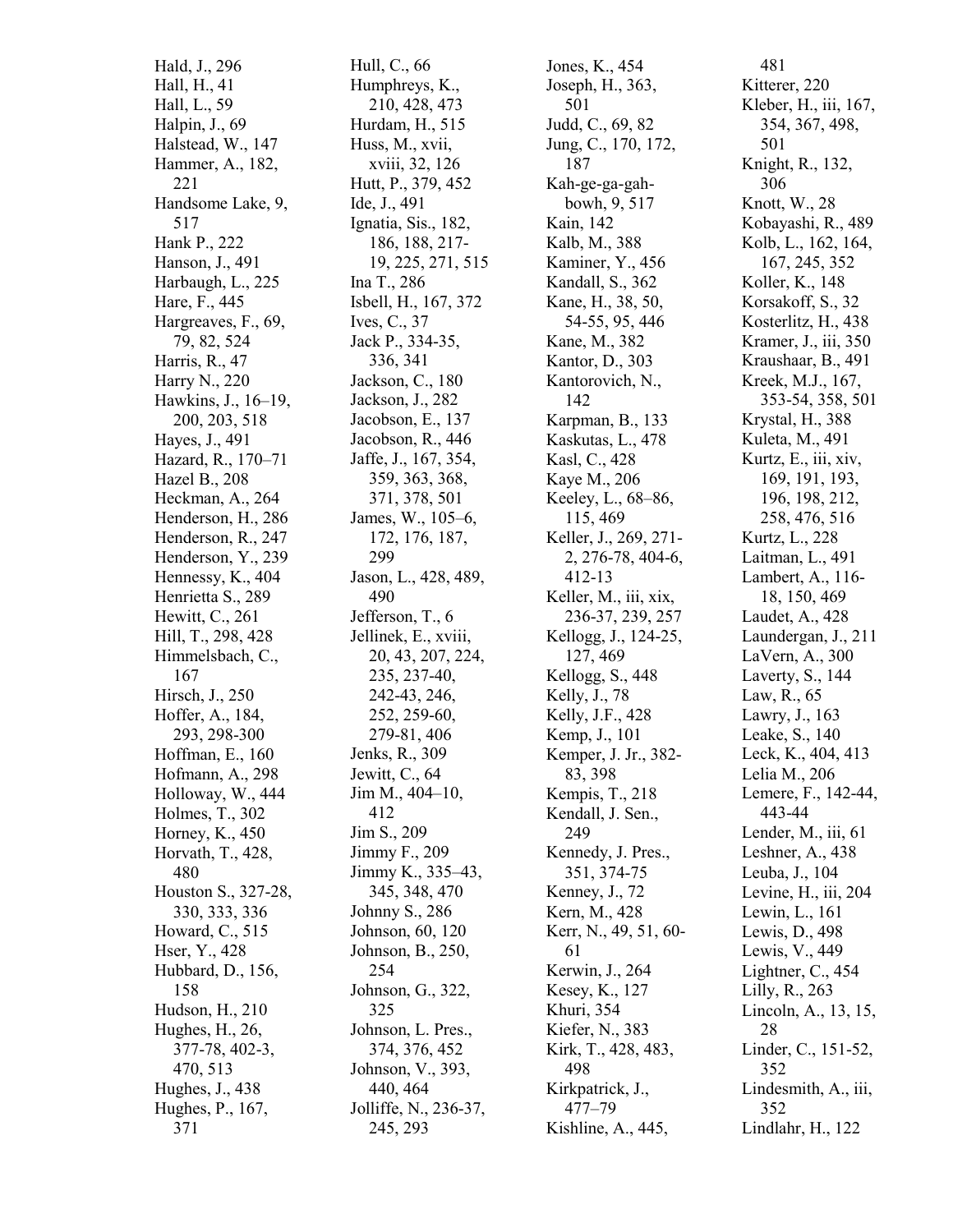Lloyd, J., 246 Lolli, G., 239 -41 Lon J., 264 Lotsof, H., 367 Lovenhart, 300 Lowinson, 354 Lowinson, J., 50 1 Lowry, M., 180 Ludlow, F., 54 Lundholm, M., 49 3 Lynch, D., 246 Lynn A., 334 Lynn C., 263 -65, 272, 276 MacKenzie, D., 36, 57 Maclay, W., 298 MacMartin, D., 150 MacNish, R., 32, 49, 59 Maddux, J., 166 Maher, J., 318 Mahoney, L., 286 Makela, K., 198, 211, 39 4 Malcolm X., 311 – 12 Malm, J., 264 Maltzman, 44 5 Malzburg, 281 Mann, G., 273, 504 Mann, M., 207, 214, 221, 235, 242 -44, 249, 251, 253 -54, 257, 259, 276, 284, 331, 37 7, 40 3, 45 4, 47 0 Marcet, 126 Margaret D., 289 Marie, 297 Marion, I., 50 2 Marlatt, A., 428, 471 Marsh, J., 23 Martin, J. Fr., 373 Martin, W., 167, 366 Martineau, D., 49 1 Martinson, R., 304 Marty M., 178, 180, 188, 190, 207, 225 -26 Marvin S., 332 Massey, S., 491

Mattison, J., 34, 92, 149 Maxwell, M., iii, 20, 192, 194, 281, 406 McAuley, J., 30, 98 –101, 104 McBride, 127 McCambridge, M., 377, 45 4 McCarthy, J., 161 McCarthy, R., 240 – 41, 249, 254, 269, 276 McComb, S., 134 McCormick, A., 109 McCurley, J., 13 McDonnel, J., 262 McDonnel, P., 262 McElfresh, O., 40 4, 41 2 - 1 3 McElrath, D., 261, 265, 272 McGarvey, R., 263 - 64 McGoldrick, E., 285 McGovern, T., 42 8 McIntyre, J., 103 McKay, J., 428, 499 McKay, W., 138 McKinney, R., 404 McLellan, T., iii, 42 8, 46 5, 49 8 McMahan, H., 223 McQuire, R., 348 Medill, J., 70 Meduna, J., 127 Mel B. (MN), 266 – 67, 270 Mel B. (OH), 169, 196, 209, 224 Menninger, K., 4, 131 -33, 298 Mericle, A., 42 8 Meyers, B., 428, 464 Miles, B., 145 Mill, J., 265 Miller, M., 471 Miller, W., iii, 205, 258, 295, 297, 428, 44 1, 46 5 Millman, 354

Mines, J., 81 Mitchell, W., 13 Mitchell, W. Maj., 102 Modern, F., 30 5 Moe, J., 449 Moffett, L., 180 Mojer -Torres, L., 502 Molloy, P., iii, 489 Moniz, E., 128, 51 2 Monro, A., 220 Montague, J., 145 Montgomery, H., 205 Moody, D., 100 - 101 Moore, H., 237, 242 Moore, M., 110, 245, 282 Moore, R., 38 8 Moore, S., 76 Moos, R., 428 Morantz, P., 317 Morgenstern, J., 428 Mott, V., 63 Mueller, B., 412–15 Muhammad, E., 311 –12 Muhammad, W., 312 Mulford, H., 503 Mullen, R., 318 Murphy, F., 24, 26 – 28, 70 Murphy, J., 102 Murphy, W., 393 Musto, D., iii, 153 Myerlet, A., 49, 58 Nash, 215, 221 Neal, B., 79 Neiditch, R., 49 1 Nesset, N., 404 - 5 Newman, R., 354, 362, 501 Nixon, R. Pres., 253, 359, 37 7 - 7 8 Noble, E., 252 Nona W., 206, 225 Norcross, J., 440 Norris, J., 246 Norstad, F., 269, 404 - 5 Nyswander, M.,

154 -55, 167, 331, 35 3 -54 , 356, 358, 361, 470 O'Brien, C., 49 8 O'Brien, W., 319 – 20 Occom, S., 8, 51 7 O'Donnell, J., 161 Ogborn, A., 205 O'Halloran, Fr., 28 O'Halloren, P., 144 Osborn, W., 48 Osgood, J., 24 -25, 28 Osler, W., 147 -48 Osmond, H., 184, 293, 298 -99 Ottenberg, D., 324, 381 Otto Z., 264, 265 Oughton, J. (James), 83 Oughton, J. (John), 68, 82 -83, 85 Palmer, C., 55 Paris, P., 50 2 Parker, C., 39 Parker, J., 44 7 Parker, W., 37, 63, 524 Parrino, M., 364, 500 Parrish, J., 37, 51, 443, 47 0 Partridge, 60, 106 Pat C., 261 –63 Paul R., 336 Paul, L., 180 Payte, T., 50 1 Peabody, R., 136 – 41, 175, 268, 51 8 Pearson, O., 262 Pearson, S., 31 Peele, S., 400 Pellens, M., 42, 58 Pendery, M., 445 Penny K., 340-41 Pernanen, K., 279 Pert, C., 438 Peterson, F., 61, 92, 109 Pettey, G., 123, 459 Pickard, B., iii, 326 Pilkington, M., 285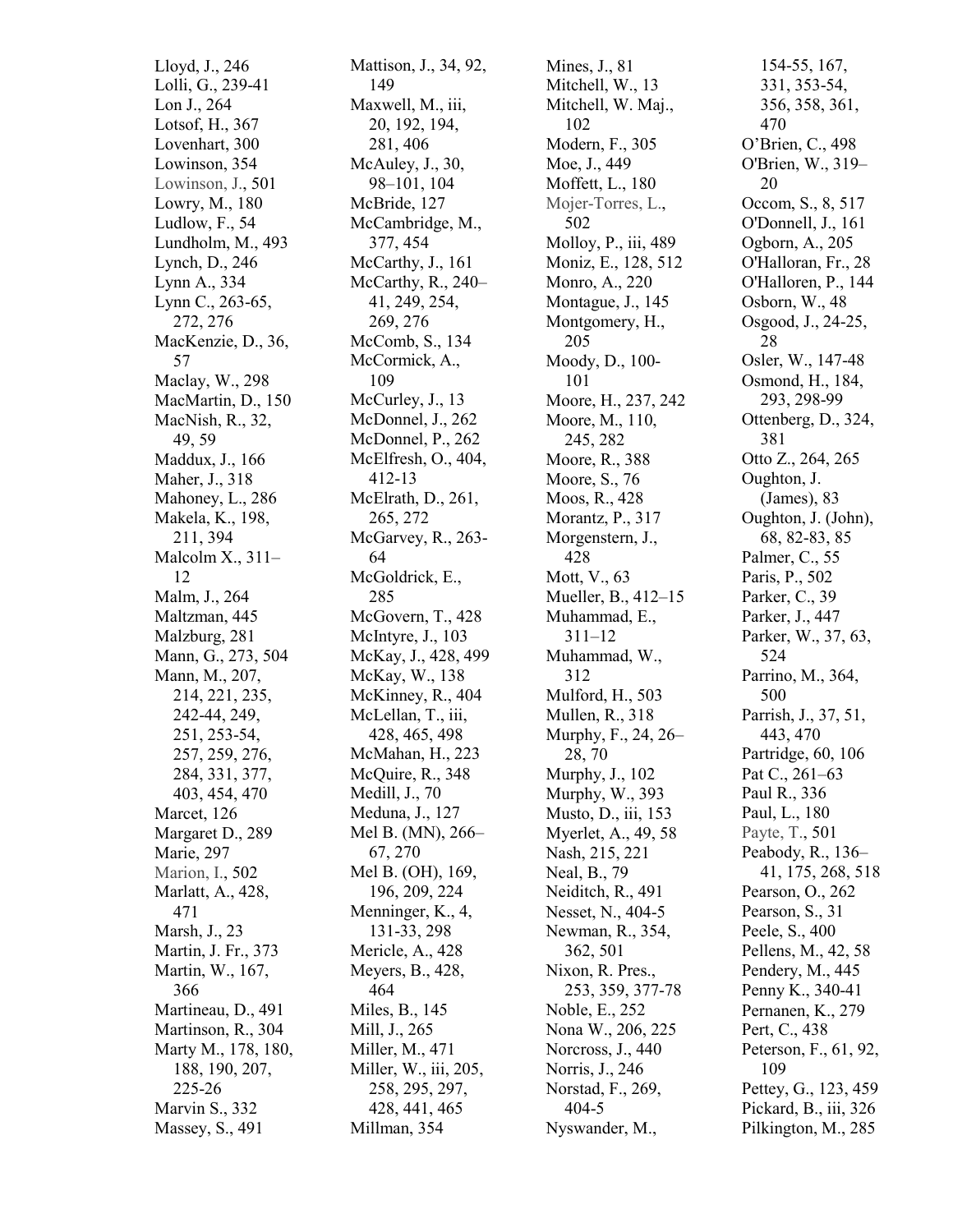Pisani, V., 405 Pitcaithly, Fr., 310 Pittman, B., iii, 20, 24, 200 Pittman, D., 304, 452 Polcin, D., 428 Pollard, J., 15, 51 7 Pollock, H., 112 Poor, L., 270 Popenoe, 120 Popper, M., 388 Pottash, 366 Powell, L., 452 Price, G., 428 Priestley, G., 405 Priestley, W., 40 4 Primm, 354, 501 Prochaska, J., 428, 440 - 4 1 Prout, C., 306 Purdy, K., 92 Purrington, W., 135 Pursch, J., 38 6 Quackenbos, J., 138 Quigley, 114 Quitt, L., 348 Rado, S., 131 Rae L., 331 -32, 338 Railton, G., 101 Ralph P., 289 Ramirez, E., 354, 367 Rasor, R., 166 Ratigan, T., 161 Raush, C., 301 Raush, H., 301 Raws, A., 103 Raws, W., 103 Rawson, R., 42 8 Ray C., 226 -28 Read, O., 76 Reagan, R. Pres., 360, 399, 45 8 Reddy, B., 411 Reen, J., 250 Reifenstein, E., 295 Reilly, P., 122 Renault, P., 366, 371 Reynolds, H., 24 – 26, 28 Richardson, G., 76 Richardson, W., 515

Richeson, F., 179, 261, 264, 267 Richmond, M., 42 8 Ripley, A.. *See* Smith, A. Ripley, A. (Austin), 263 -64, 459 Robbins, L., 38 7 Robinson, E., 28 Robson, C., 491 Rockefeller, J., 175, 182, 215, 235 Rodebaugh, H., 128 Roe, A., 239 Roizen, R., iii, 232 - 33, 237, 241 Rolleston, J., 142 Rollie H., 178, 180 Rook, S., 484 Room, R., iii, 193, 202, 212, 256, 259, 443, 52 2 - 2 3 Roosevelt, T., 83, 94, 116 Rose, M., 376, 50 2 Rosen, R., 266 Ross, B., 293 Ross, M., 453 Rossi, J., 261, 266, 270 -72, 276 -78, 404 - 6, 41 1 -12, 427 Rotgers, F., 428 Roth, L., 454 Rothman, D., 41, 46 Rowell, 28 Royce, J., 398 Rubington, E., 302 – 3 Rudolph, M., 304 Rush, B., xvii, 2 –6, 30 -31, 97, 124, 142, 293, 444, 459, 51 7 Ruth G., 290 Ruth T., 206 Sadler, L., 49 1 Sally E., 342 Sampson, R., 48 4 Sanderson, R., 144 Sands, E., 376 Sankey, I., 100 Santayana, G., 509 Sargeant, W., 128 Saul, C., 221

Savage, B., 486 Sceleth, C., 162 Scheff, D., 504 Schmeidler, 363 Schmidt, B., 49 1 Schmidt, L., 373 Schnable, M., 264 Schneider, H., 348 Schuckit, M., 439 Schulstad, M., 39 0 Scott, B., 68 Scott, C., iii, 428, 499 Scott, J. Maj., 127 Scuderi, T., 188 Seabrook, W., 11 3 - 14 Searcy W., 224 Seath, W., 290 Seiberling, H., 172, 182, 186 Selzer, M., 44 4 Senay, E., iii, 354, 366, 369, 370, 371, 501 Sepalier, 126 Seveland, D., 491 Shadel, C., 142 Shaffer, H., 436 Shea, J., 444 Shelly, J., 319 Shepherd, E., 250 Shoemaker, S., 170, 172, 182, 271, 515 Sigler, M., 68 Silkworth, W., 171 - 72, 176, 182, 187, 190, 219, 221, 245, 258 - 59, 271, 312, 515 Silverman, A., 286 Simon, E., 438 Simpson, D., 42 8 Simrell, E., 372 Small, J. (Jesse), 15 Small, J. (John), 40 4, 41 4 Smith, A., 206, 302 Smith, D., 38 0, 45 4 Smith, H., 60 Smith, M., 13 Smith, R., 100, 172 - 75, 177 -78, 180, 182, 184 -86,

188, 199, 206, 209, 214 -15, 217 -20, 235, 254, 288, 302, 47 0 Smithers, C., 251 Smithers, R., 251 – 55 Snyder, S., 43 8 Sobell, L., 445 Sobell, M., 44 5 Sparks, A., 60, 62, 120 Spear, C., 64 Speed, G., 81 Speer, L., 349 Spicer, J., 261, 274 - 75 Spradley, J., 45 3 Stach, A., 270 Starbuck, E., 104 Staudenmeier, W., 212 Stauffer, J., 221 Steers, G., 13 Steinsapir, C., 8 Stekel, W., 131 Steve R., 336 Stewart, D., 348 Stoll, W., 298 Stone, B., 347 -48 Strecker, E., xviii, 138 –40, 245 Sturdivant, C., 27 Sturges, M., 256 Sutton, T., 31 Sylvia K., 206 Sylvia W., 340 Szalavitz, M., 45 7 Taintor, E., 180 Taipale, L., 491 Talbot, D., 128 Talbot, G., 459 Tash, A., 491 Taylor, E. (Elizabeth), 45 4 Taylor, H., 265 Taylor, P., 484 Temple, A., 22 Terenius, L., 43 8 Terry, C., 42, 58, 154, 159 Thigpen, C., 306 Thigpen, F., 306 Thimann, J., 142